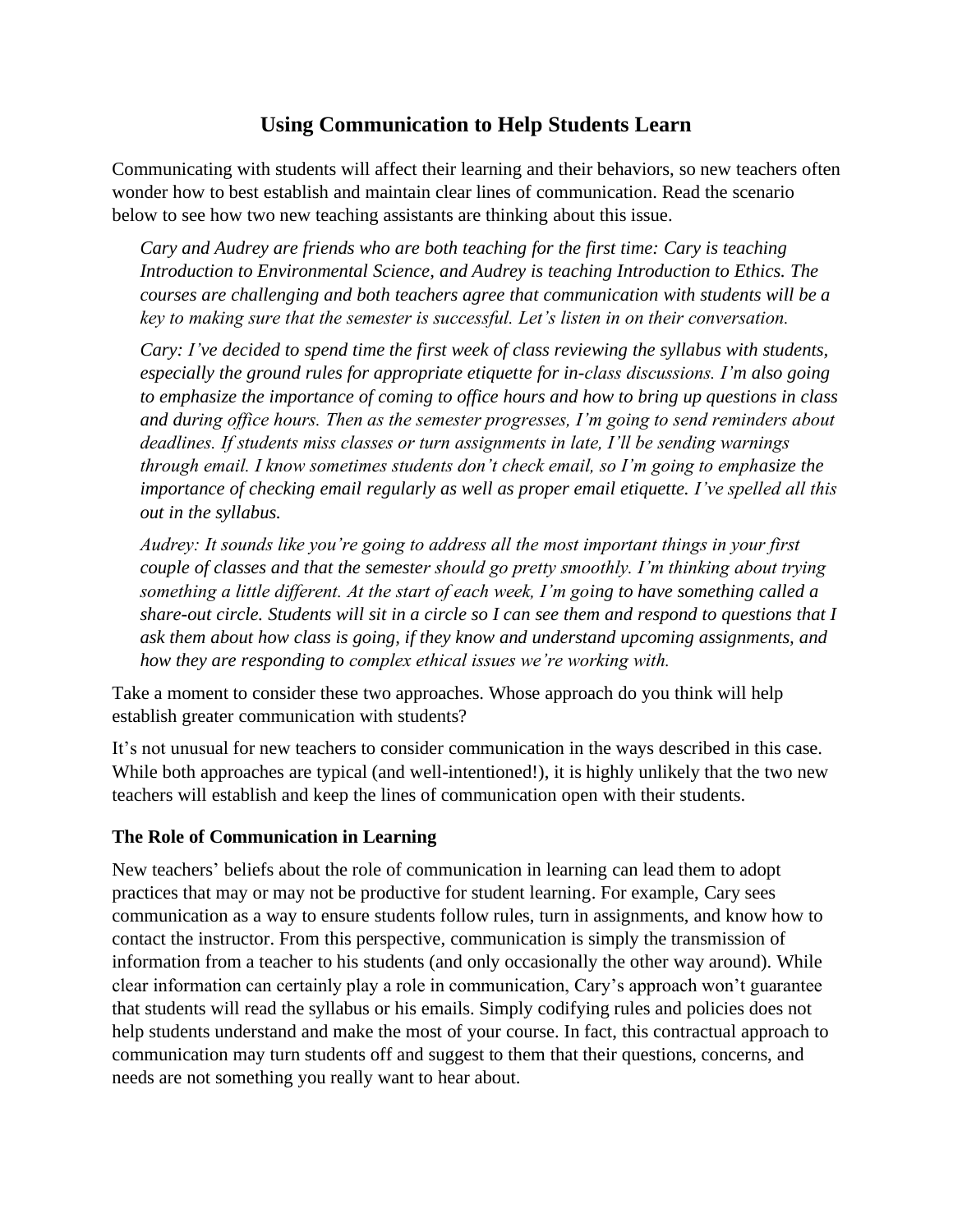What about Audrey's approach? Instructors like Audrey see communication as a way to ensure that students can share feelings, questions, or insights of any kind. From this perspective, communication is an invitation from the teacher to the students to express themselves as they see fit. While sharing ideas and confusions is essential in communication and learning, this approach doesn't necessarily ensure that students engage in this kind of exchange or engage in it meaningfully. Many students may find these kinds of unstructured opportunities confusing (even unpleasant!) because they have no real focus and don't seem to lead to any actions or changes.

While these two approaches appear different on the surface, they both unintentionally make it difficult for students to engage in the exchange of ideas related to their learning experience. And this is the real purpose of communication in a college course—communication *for learning*. In fact, when we look at communication in any context, it is best understood as a collaborative and purposeful set of activities that prepares two or more people for an experience and sustains their collaboration during that experience. Understood this way, communication helps students get the most out of your course by actively involving them before and throughout the course (Nilson, 2013). Now that we have a better understanding of communication for learning, let's see how you can use communication to collaboratively engage students in the exchange of ideas related to their learning.

### **Before the semester begins: Use communication to prepare students and (and yourself!) for the learning experiences that they are going to have.**

Before the semester begins, you can establish initial communication with students by sending a "welcome letter" in the form of an email or Blackboard announcement a week or two before the course begins. An inviting welcome letter lets students know what they can expect from you and from the course. It also initiates an exchange with your students that will help them feel that you are already thinking about their learning and planning a successful semester for them. It is important to recognize that a welcome letter is different from a directive to read the syllabus before the semester begins or an explanation of class rules. Instead, it explains how you've deliberately and thoughtfully structured your course to help students learn. The letter gives you an opportunity to communicate your hopes for students' learning, the kinds of opportunities they will have to practice and get feedback from you, and what they can expect from a typical week and in a typical class meeting. When students understand your role in the class and how they can connect with you and get support, they will be better prepared for the learning experiences that they'll have in your course.

The first function of the welcome letter is to help students know what they can expect, but it also serves as an invitation for students to communicate with you. After you've provided some information about the course, take the opportunity to ask your students some questions that will help you learn about their preparation and expectations for the course. You can do this by including a link to a survey you've created or, if you have a smaller class, you might ask students to respond to your email. The questions you ask could, for example, help you consider what access to technology students have or help you learn about the prior courses students have taken in your discipline. Be sure you acknowledge what you've learned about students (while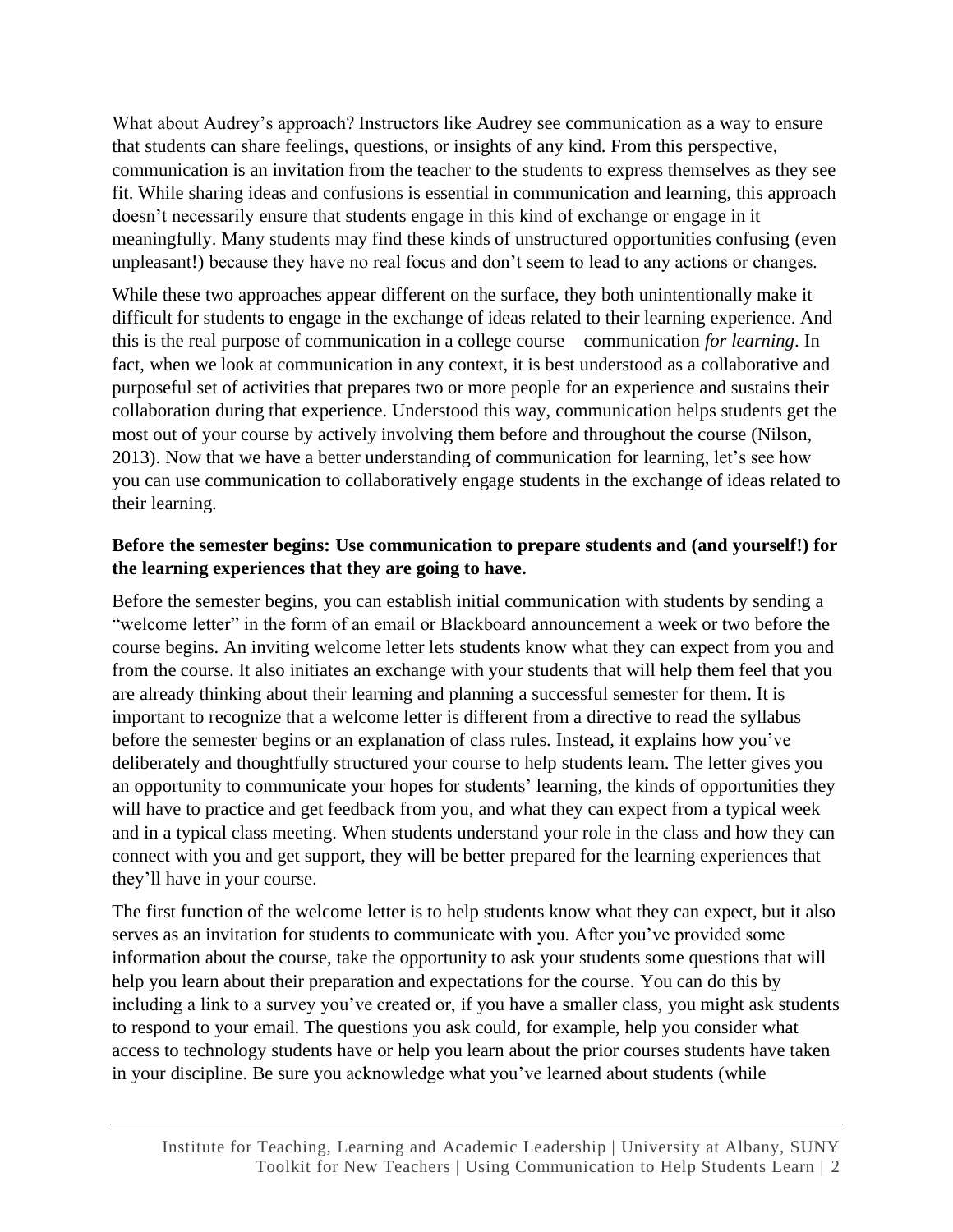protecting anonymity) and tell students at the beginning of the semester how you have made appropriate adjustments to your teaching. For example, if several students mention that this is their first upper level course in the discipline, provide two ways you will support all students as they develop their first longer project in the course to show them that you know they will need some extra help as they make this attempt. When your first communication with students involves a real exchange of information about the course, it invites students into what should be a semester-long conversation about the ways in which the course functions to support their learning.

At the end of this document, you'll find an example of a welcome letter that you can modify to fit your course.

## **The first week of class: Use communication to create a shared understanding of your course syllabus.**

In the first week of class, you can structure opportunities for students to engage with your syllabus through a collaborative exploration of that important document. Assign your syllabus as a reading with the promise that there will be a (low-stakes!) group quiz on the syllabus on the first or second day of class. This ensures that students will first read the syllabus on their own and then have an opportunity to dig into the syllabus with classmates to answer some key questions about how the course works. After students take your syllabus quiz in groups, share their answers, and get clarification on any confusions, you can keep them in groups and have them generate two group questions about how the course will work (Harrington & Thomas, 2018). This kind of real communication means that students invest energy in a structured exploration of the course rather than simply listen to you read the syllabus (which usually results in students zoning out and sets the expectation that students won't be doing much when they come to class meetings).

At the end of this document, you'll find examples of the kinds of syllabus quiz questions that will help students have a useful discussion about what to expect in your course.

## **The first week of class: Use communication to create shared expectations about course interactions.**

During the first week of class, structure a conversation with students that requires them to collaborate with one another to create a set of community expectations for productive and civil interaction in class or online. Begin this conversation by sharing some basic ideas about what good class citizenship might entail. For example, you might suggest that you think students should expect themselves and each other to (1) come prepared, (2) ask questions, and (3) respond thoughtfully to classmates. Write these three ideas on the board as an initial framework, and then have students work in small groups using this framework to begin a discussion about what they think will really help them learn from and with others. Tell them they can edit or revise these initial ideas or add to them with their own suggestions. When students are ready, each group should share their ideas, and you can edit your initial framework in response to these ideas. The final set of ideas for good class citizenship or community expectations should be made readily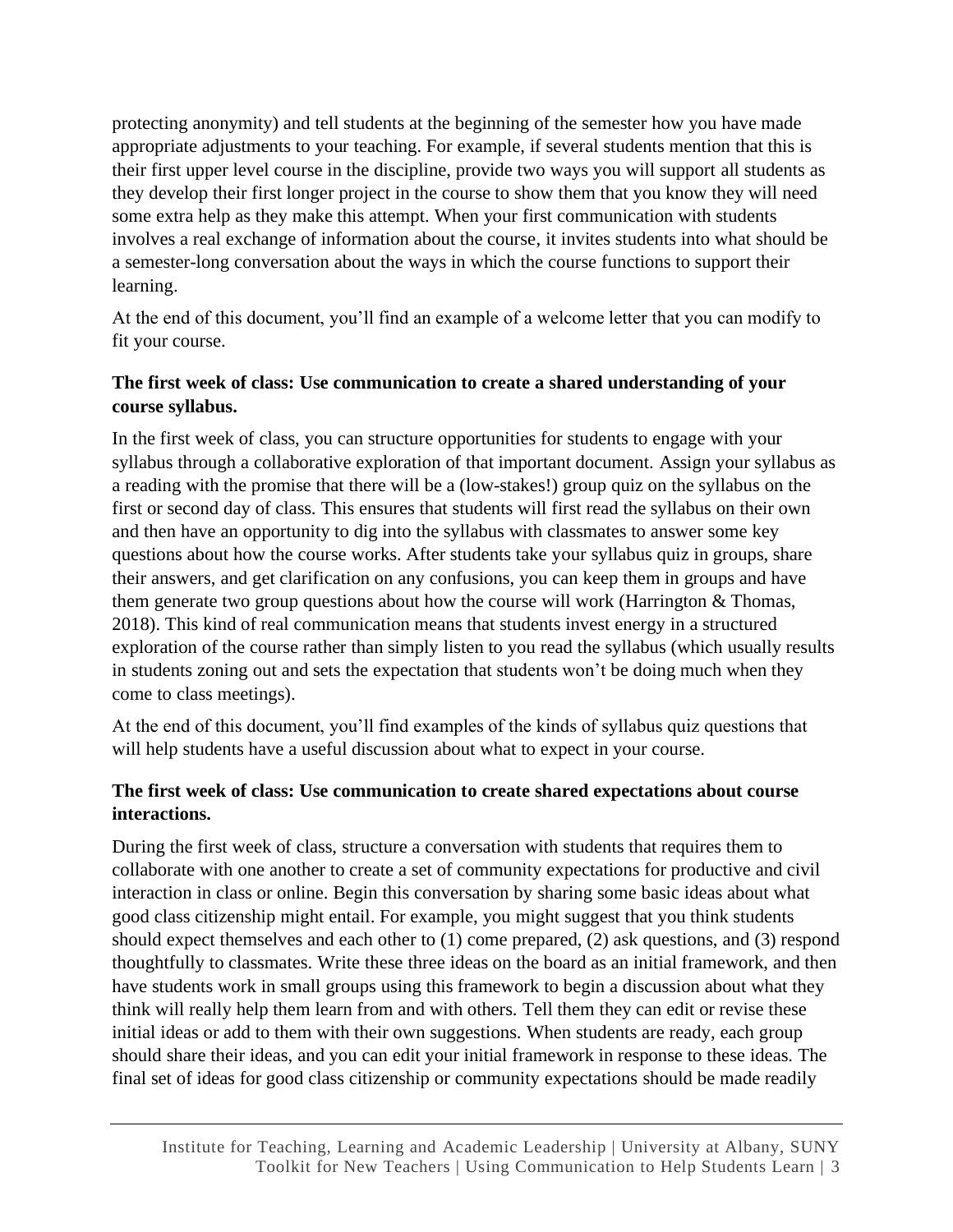available to students as a handout or in Blackboard. Because students helped structure these expectations, they will feel ownership of them and will be more likely to monitor their own and others' interactions to assure that these shared expectations are being upheld.

#### **Throughout the course: Use communication to help students make the most of the learning experiences they are having.**

We often think about communication as something that gets established at the beginning of the course and then we expect students to find their way through the different activities and assignments the course requires. We also expect them to know how to use the feedback we give them on their homework, papers, projects, and exams. But to make the most of the work in a course, students need opportunities to communicate to their teachers and to themselves about the work they're doing and how their skills and understanding are developing. When we require students to communicate about their learning orally and in writing, students discover and work through misunderstandings and gaps in their thinking as well as solidify new conceptual development and new skills (Nilson, 2013). There are three key ways to help students use communication to make the most of their learning.

First, be sure to create frequent opportunities for students to communicate their progress in one very basic way: require them to practice often! Frequent practice in class and out of class means that students are showing you (communicating with you!) about their current levels of understanding. New teachers may forget that students need to demonstrate their thinking frequently so that they can get feedback on their weaknesses and strengths. All too often teachers only give a couple of exams during the semester or assign one big project. This means that students really don't have the opportunity for informative exchanges with you in the form of smaller assignments or short activities where you can catch mistakes and confusions and help resolve them (Angelo & Cross, 1992). When students are given the opportunity to respond to short activities and problems regularly throughout the semester, they are able to communicate their thinking quickly to you and you can respond in turn with small suggestions: these small steps of communication result in great learning.

Next, as students practice and get feedback on their thinking, require them to reflect on how that thinking is developing. If we don't ask students to reflect on their developing thinking, they often simply engage with each assignment or activity as a discrete experience, disconnected from other learning experiences or other parts of the course (Nilson, 2013). To help students make the most of their learning, ask students to communicate with you about their progress by having them write short in-class reflections. You can ask students to write for two minutes at the end of each class and describe a question, a confusion, or a realization. Collect these "minute papers" and at the next class meeting start the class by answering questions, clarifying areas of confusion and celebrating new realizations. Students also need similar structures to help them make the most of your feedback, so it is helpful to require students to articulate how they will use the feedback that they are getting to improve on their next assignments. This can take the form of students writing a short memo to themselves (and sharing it with you) about one or two areas that they will improve on in the next assignment or assessment. By checking in with you in these small ways,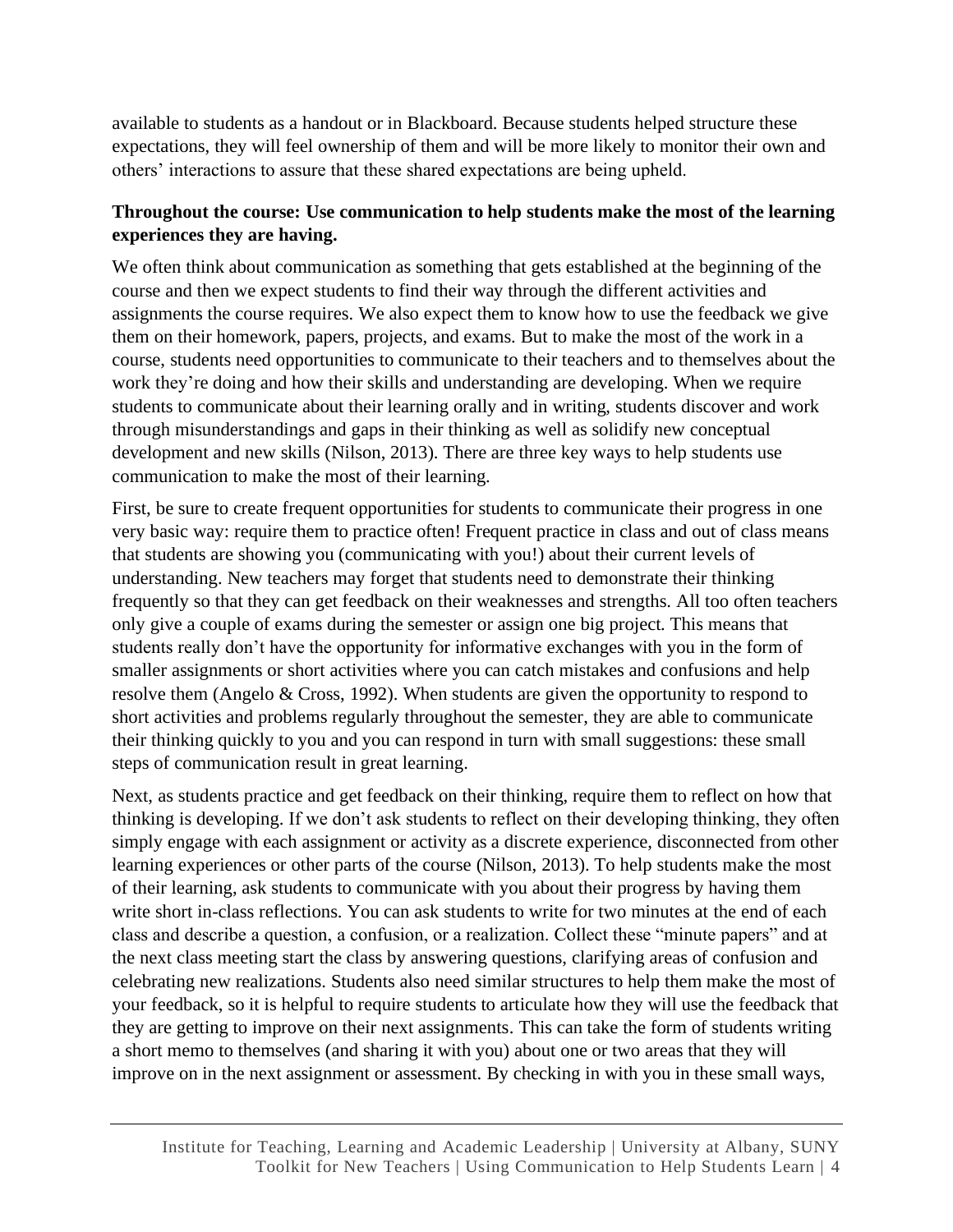students begin to understand how the course works to help them learn and they are able to identify areas where they need support and improvement. This can result in students feeling empowered to come to you for help because they understand that you want them to reach out to you and have provided structures to help them consider their own learning and development.

Finally, students can reflect with you on your course by completing an [Early Semester Survey,](https://www.itlal.org/our-services/mid-term-surveys/) a service provided by ITLAL, which provides an anonymous survey that allows your students to confidentially communicate what is working in the class and make concrete suggestions about the course.

## *Example of a Welcome Letter*

### Dear students,

I hope this email finds you safe and healthy. As the summer starts to wind down, we are all starting to think about and plan for fall. While we all hope that we are moving toward a more "normal" academic year, I know many of you may still be feeling uncertain about what to expect when the semester begins. That's the reason I'm reaching out to you—to remove some of that uncertainty. I've been spending time the past several weeks developing plans to ensure that the course you're taking with me is a positive and effective learning experience. I'm writing to check in, tell you a little bit about our course, and gather some information from you that I can use to make sure this semester is successful for you and all students!

First, let me tell you a little bit about our course. Our course is what's called a "100% In-Person Course," which means that we will meet face-to-face during our scheduled class meeting times. We'll also use Blackboard for some highly interactive experiences: you will watch video lectures, have discussions, do activities, and work together in other ways. We'll also use some tools in Blackboard to communicate, and for you to do and submit various assignments. When the semester starts, I'll give you detailed information about what will happen during class meetings, how to prepare for them, and how I have planned those meetings so that you will learn and succeed this semester. I'll also introduce you to the Blackboard tools we'll be using. And, most importantly, I'll explain how we will stay safe when we meet, following all the safety recommendations that will keep us healthy!

Now that you know a little bit more about how we'll be learning together this coming semester, it's time for me to ask you some questions so that I have the right information to ensure that our course is successful. *(At this point in your email to students, direct them to answer these questions by emailing their responses to you or by clicking on a link to go to a survey.)*

Thank you for taking the survey. I am sure that other instructors will be asking you similar questions, but it is so important for us to learn about your situation so that we can make the best plans for the fall. I'm excited to meet you soon and I wish you continued health as you enjoy the rest of your break! Be in touch!